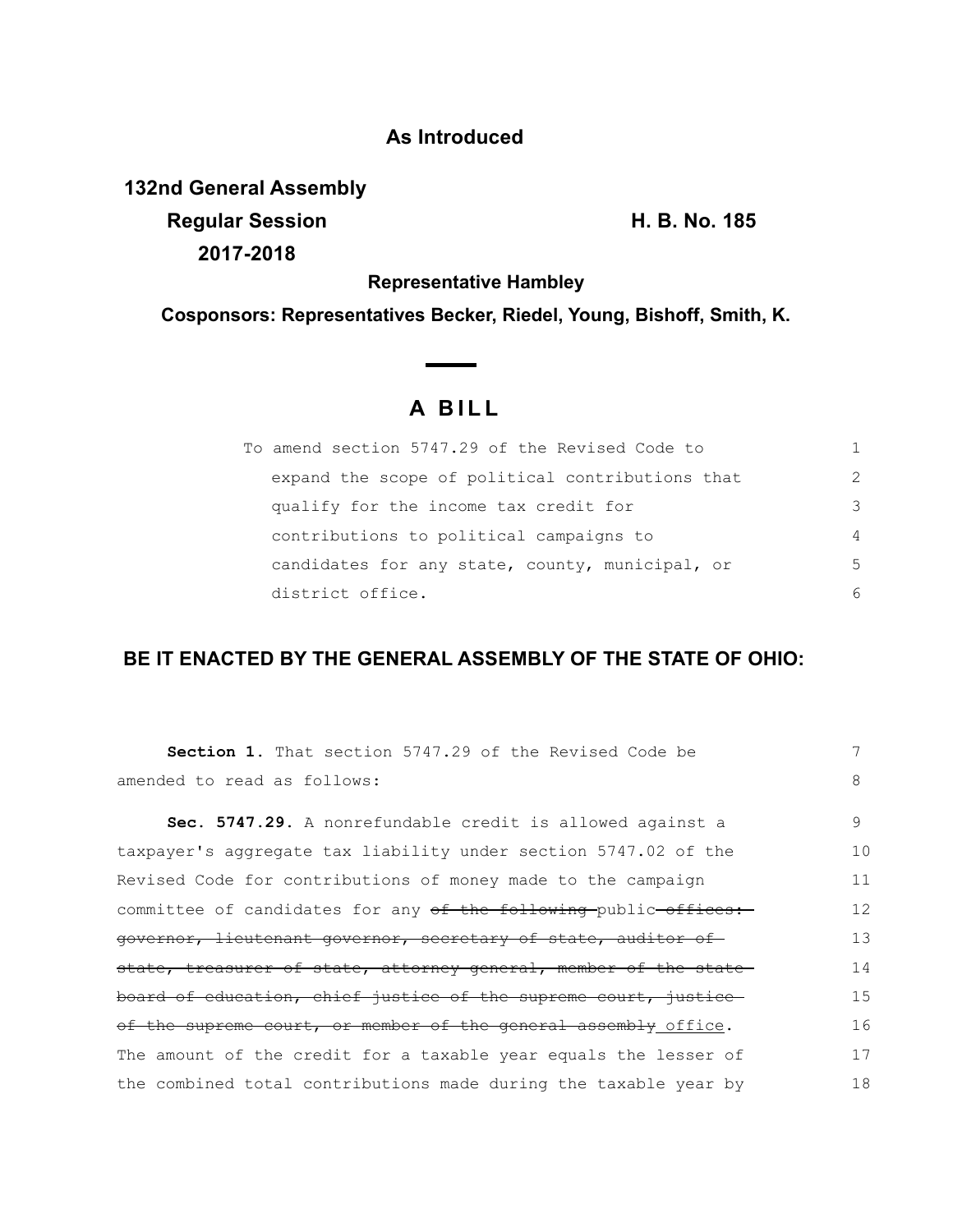each taxpayer filing a return required to be filed under section 5747.08 of the Revised Code or the amount of fifty dollars, in the case of an individual return, or one hundred dollars, in the case of a joint return. As used in this section: (A) "Candidate" has the same meaning as in division (C)(3) of section 3517.01 of the Revised Code, but is limited to candidates for the public offices specified office as defined in this section. (B) "Contribution" has the same meaning as in division (C) (5) of section 3517.01 of the Revised Code, but is limited to 19 20 21 22 23 24 25 26 27 28 29

contributions of money only.

(C) "Public office" means any state, county, municipal, township, or district office, except an office of a political party, that is filled by an election. 31

The taxpayer shall claim the credit in the order required under section 5747.98 of the Revised Code. The credit for a taxable year shall not exceed the aggregate amount of tax otherwise due for that year after allowing for any other credits that precede the credit under this section in that order. 34 35 36 37 38

**Section 2.** That existing section 5747.29 of the Revised Code is hereby repealed. 39 40

**Section 3.** Pursuant to division (G) of section 5703.95 of the Revised Code, which states that any bill introduced in the House of Representatives or the Senate that proposes to enact or modify one or more tax expenditures should include a statement explaining the objectives of the tax expenditure or its modification and the sponsor's intent in proposing the tax expenditure or its modification: 41 42 43 44 45 46 47

30

32 33